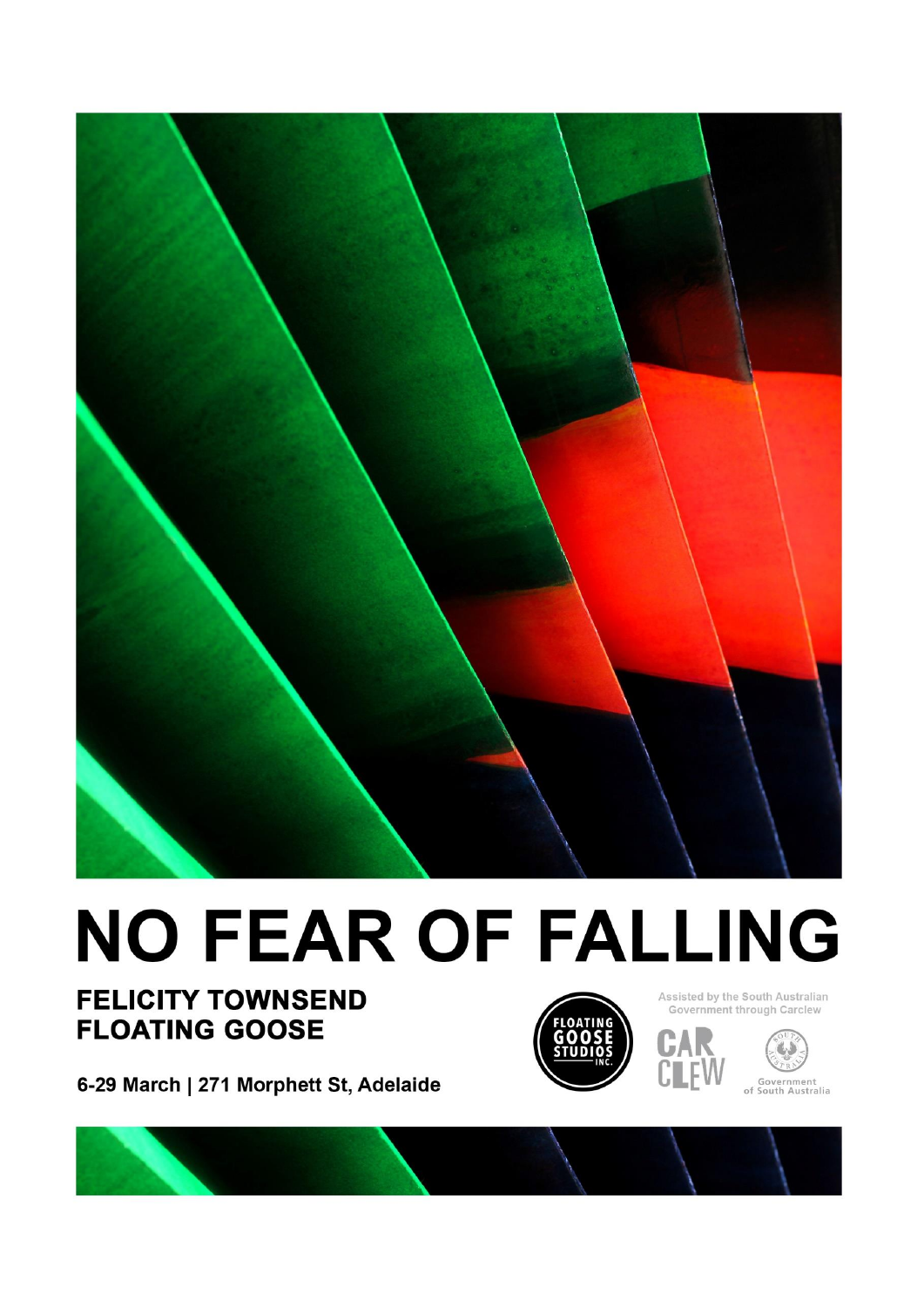## *No Fear of Falling* **Essay by Adele Sliuzas**

Watching a flock of sparrows dance in the evening sky, the world seems momentarily suspended allowing this group of tiny beings to present a stunning display. It's breathtaking. There is something so magical about birds; their feathered bodies, hollow bones, and of course, their ability to release from the constraints of gravity. Felicity Townsend's exhibition, *No Fear of Falling*, presents an abundant circle of bold sculptural works. Drawing inspiration from the birdlife of her childhood home in Papua New Guinea, Townsend has drawn on personal memories to create a space that is about wonderment and joy.

The relationship between humans and birds is deeply rooted and biological. According to acoustic ecologist Gordon Hempton, the human ear is particularly sensitive to hearing the frequencies of bird sound. *'The most sensitive frequencies are at the resonant frequencies of the auditory canal. In other words, the ear has shaped itself to naturally amplify certain bandwidth. And that corresponds to sounds in that bandwidth that were most important to our evolving ancestors to hear, in order to survive. And it doesn't match the human voice. It matches birdsong.'<sup>1</sup>* He believes that the human ear developed in this way, as the presence of birds indicated that there was an abundant landscape. Being attuned to these sounds meant that people could navigate through environments, following even distant sounds.

It makes sense then, that as humans we continue to share our spaces with birds. For Townsend, the emotional landscape of her childhood is filled with parrots, sunbirds, eagles. The immersive quality of the exhibition allows the viewer to step into this space, which feels fresh and free and ripe with birdsong. Reading Townsend's journal entries from around the age of 14 it is easy to see that the image of the birds are so strongly linked with her sense of self and belonging in this particular time and place. *'I will remember this morning,'* she writes, '*The warm sunshine and the song of the kabubu. The kuku calling in Dacky's valley and the kookaburras hidden on the other side of the river. The gabale and kela flying over in the sunlight. Sitting underneath the udili on a log, hidden from the kisi's view, with the grass all cut around. An a:ilila flying low in the distance.'* These lists are mnemonic. The birds aren't the whole memory, but if she can just hold on to the sense of the birds, then the feeling of this place will remain. The sculptures don't just reflect or reconnect with ideas from the past, they become a stand in for that memory- a touchstone.

There is a likeness between the sculptural works on the gallery walls and these journal entries, which list one + another + another + another in a way that acts just like a fold. Lists, like folds, are non-hierarchical. The sculptures are simultaneously many things; intricately hand folded paper, time-spent-with, memories, the physical being of the birds and also the idea of a bird and what it represents, a moment in time, a wider ecology, the concept of a relationship with nature. Townsend asks us to look upon these sculptures and see them as objects of memory and subjectivity (yours, as well as hers) and affect. They are not 'like a bird' but are becoming-bird, and becoming-memory. The audience is also given an opportunity to fold their own subjectivity into this scene: through your relationship with the artworks you too begin the process of becoming-bird, maybe even becoming-Townsend, folding your own subjectivity into the artist's complex and magical connection to a moment in time & place.

<sup>1</sup> Gordon Hempton and Nika Knight 'Gordon Hempton: Learning to Listen' in *Geurnica Magazine* online September 15, 2015 [https://www.guernicamag.com/learning-to-listen/](about:blank)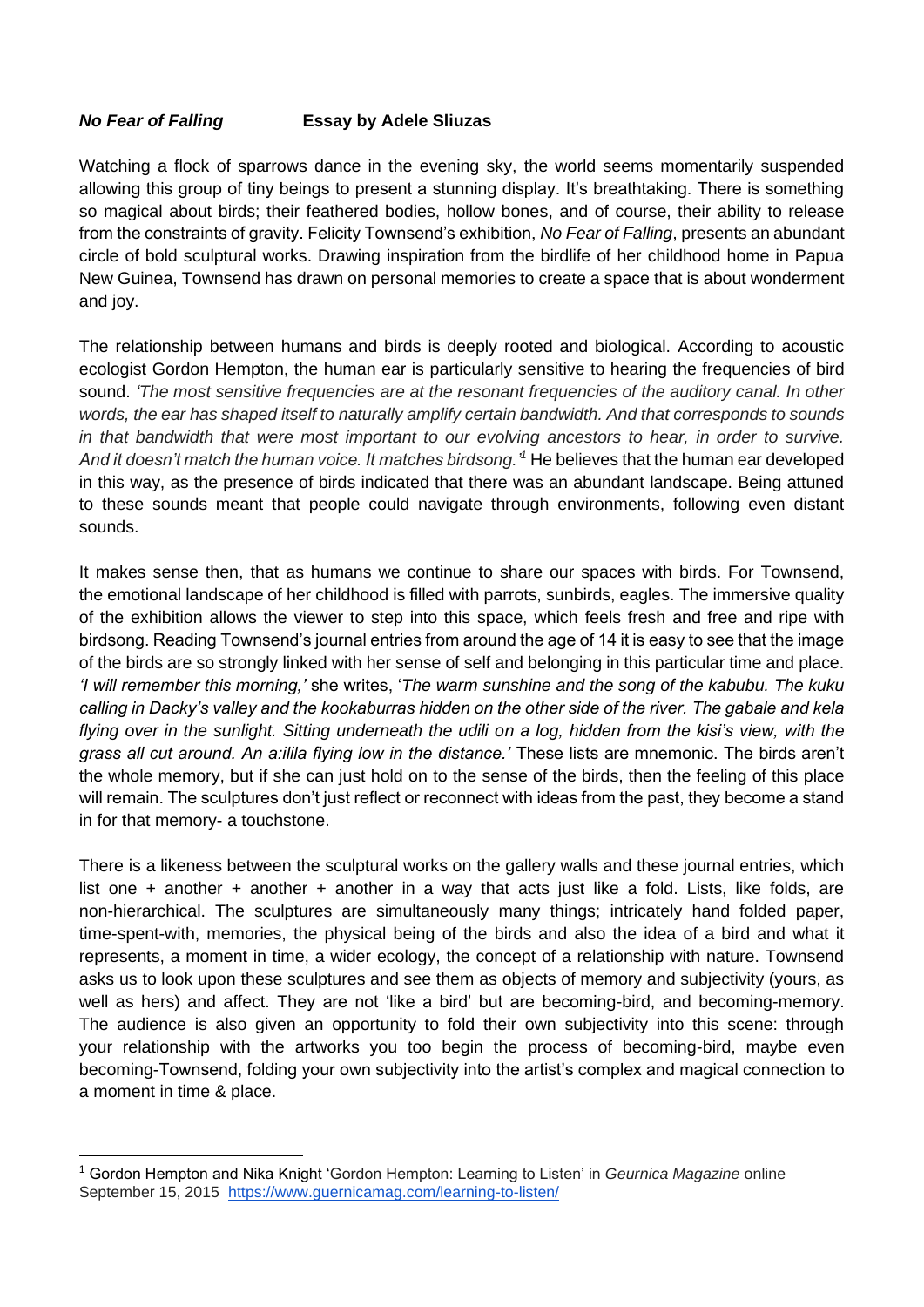As Townsend folds herself into the paper of the sculpture, she creates these pieces that are embodieda human memory of a non-human relationship. The relation between the outside and the inside of the fold seems complex, but it is actually quite simple- the outside *is* the inside and the inside *is* the outside, and what is in can come out and vice versa. Within Western Culture we have developed this idea that humans are separate from nature in a way that can be dangerous to our understanding of self, and disastrous to our environment. What Townsend highlights is the folding of the cultural & the human, into the ecology of a place. We can think about these folds as the texture or fabric of our world, our material selves but also memory and time are part of this texture. *'The world is superabundant, like a lake teaming with fish, with smaller fish between these fish, and so on ad infinitum. There is no boundary between the organic and the inorganic here; each is folded into the other in a continuous 'texturology'.*' 2

In this body of work Townsend blends the figurative with the abstracted, delivering sculptural works that reference painting. The repetitive motif of the fold holds within it the gestural relationship to Townsend's body. Each fold is scored and pressed, using the weight of the artists body to manipulate flat paper into 3D space. The undulating surface of the works manipulate the direction of the eye, giving movement. Her decision to use bold colours and more defined application of colour make this project distinct from previous work.

Through the title, '*No Fear of Falling'*, Townsend touches on a narrative that flows through her sculptural practice; the feeling of flying, of being in the air. Townsend spoke to me about her crystalline memories of flying into the village where she lived in a remote area of Papua New Guinea. The joy of flying, but also the normalcy & necessity felt so contrasted with my own sense of anxiety at the thought of a six seater plane. While her previous exhibitions have looked at cloud forms, this body of work interrogates notions of flight from a different angle. Each of the sculptural forms that occupy the gallery represent a body that flies. Townsend captures a sense of childhood magic, entertaining the idea that we could experience the sensation of flight. The centre of the gallery is occupied by a safety net, haloed in a translucent rainbow of refracted light, similar to what Townsend remembers seeing on the tops of clouds as her plane soared above. The net offers us safety, if only we can tap into the energy of the flock and take off.

The beautiful thing about this exhibition is the generosity that Townsend offers the viewer, giving the opportunity to see and experience the joy and wonderment of her childhood, and the relationship that she had with nature. The incredible materiality of these hand painted and hand folded works offer this portal of delight. Like Townsend's 14 year old self, we too can delight in the world around us.

<sup>2</sup> Simon O'Sullivan, "Definition: 'Fold'" excerpt from Adrian Parr, ed. *The Deleuze Dictionary Revised Edition*. Edinburgh: Edinburgh University Press, 2010. [https://www.simonosullivan.net/articles/deleuze-dictionary.pdf](about:blank)